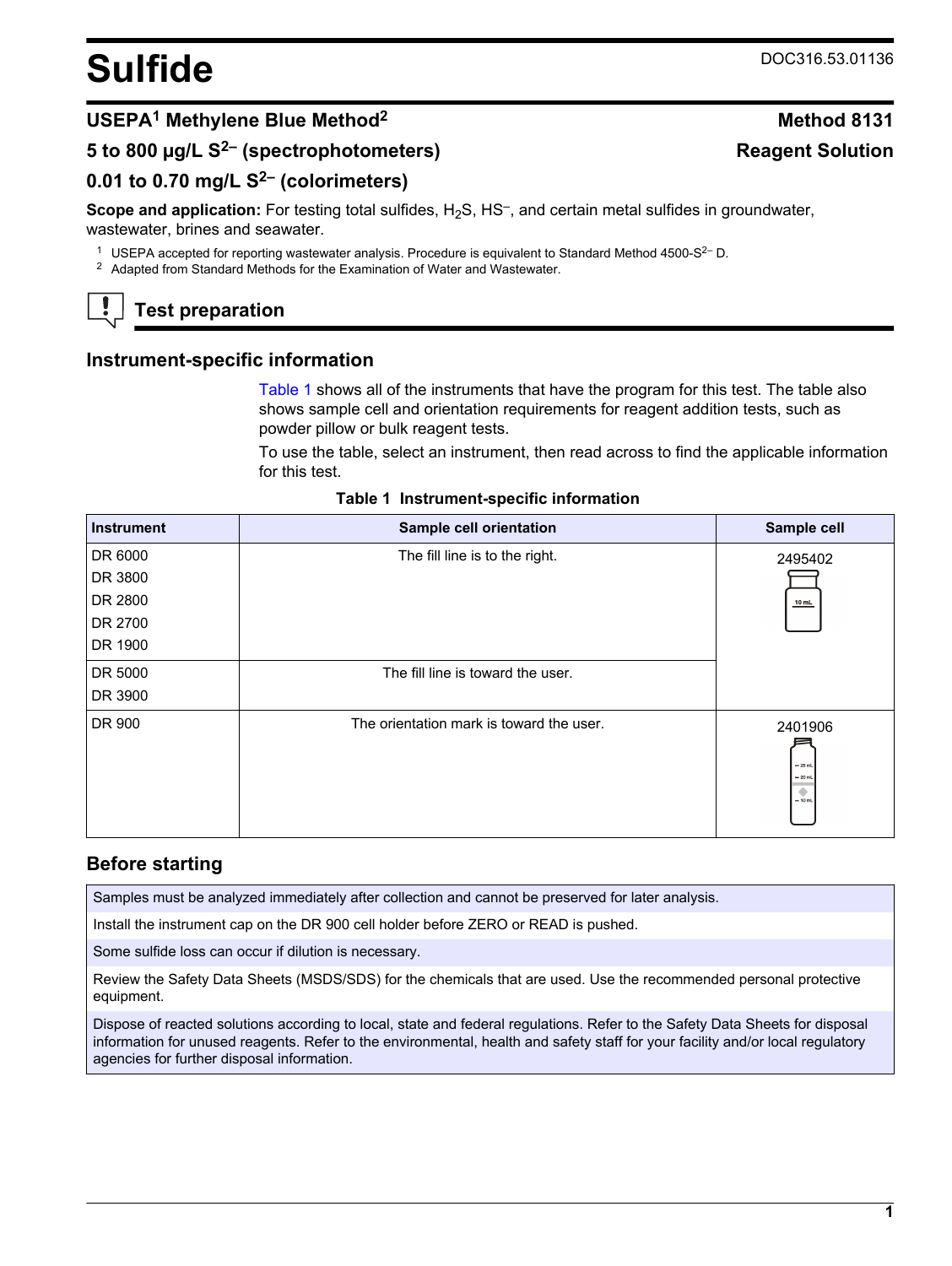#### **Items to collect**

| <b>Description</b>                                                                                                                    | Quantity     |
|---------------------------------------------------------------------------------------------------------------------------------------|--------------|
| Sulfide 1 Reagent                                                                                                                     | $1-2$ mL     |
| Sulfide 2 Reagent                                                                                                                     | $1-2$ mL     |
| Water, deionized                                                                                                                      | $10 - 25$ mL |
| Pipet, serological, 10-mL                                                                                                             | 1            |
| Pipet Filler, safety bulb                                                                                                             | 1            |
| Sample cells (For information about sample cells, adapters or light shields, refer to Instrument-<br>specific information on page 1.) | 2            |
| Stoppers                                                                                                                              | 2            |

Refer to [Consumables and replacement items](#page-4-0) on page 5 for order information.

### **Sample collection**

- Analyze the samples immediately. The samples cannot be preserved for later analysis.
- Collect samples in clean glass or plastic bottles with tight-fitting caps. Completely fill the bottle and immediately tighten the cap.
- Prevent agitation of the sample and exposure to air.

### **Reagent solution procedure**



**1.** Start program **690 Sulfide**. For information about sample cells, adapters or light shields, refer to [Instrument-specific](#page-0-0) [information](#page-0-0) on page 1.



**2. Prepare the blank:** Fill a sample cell with deionized water. Use 10 mL for spectrophotometers and 25 mL for colorimeters.



**3. Prepare the sample:** Use a pipet to add sample to a second sample cell. Use 10 mL for spectrophotometers and 25 mL for colorimeters. Do not mix the sample more than necessary to prevent sulfide loss.



**4.** Add Sulfide 1 Reagent to each sample cell. Use 0.5 mL for spectrophotometers and 1.0 mL for colorimeters.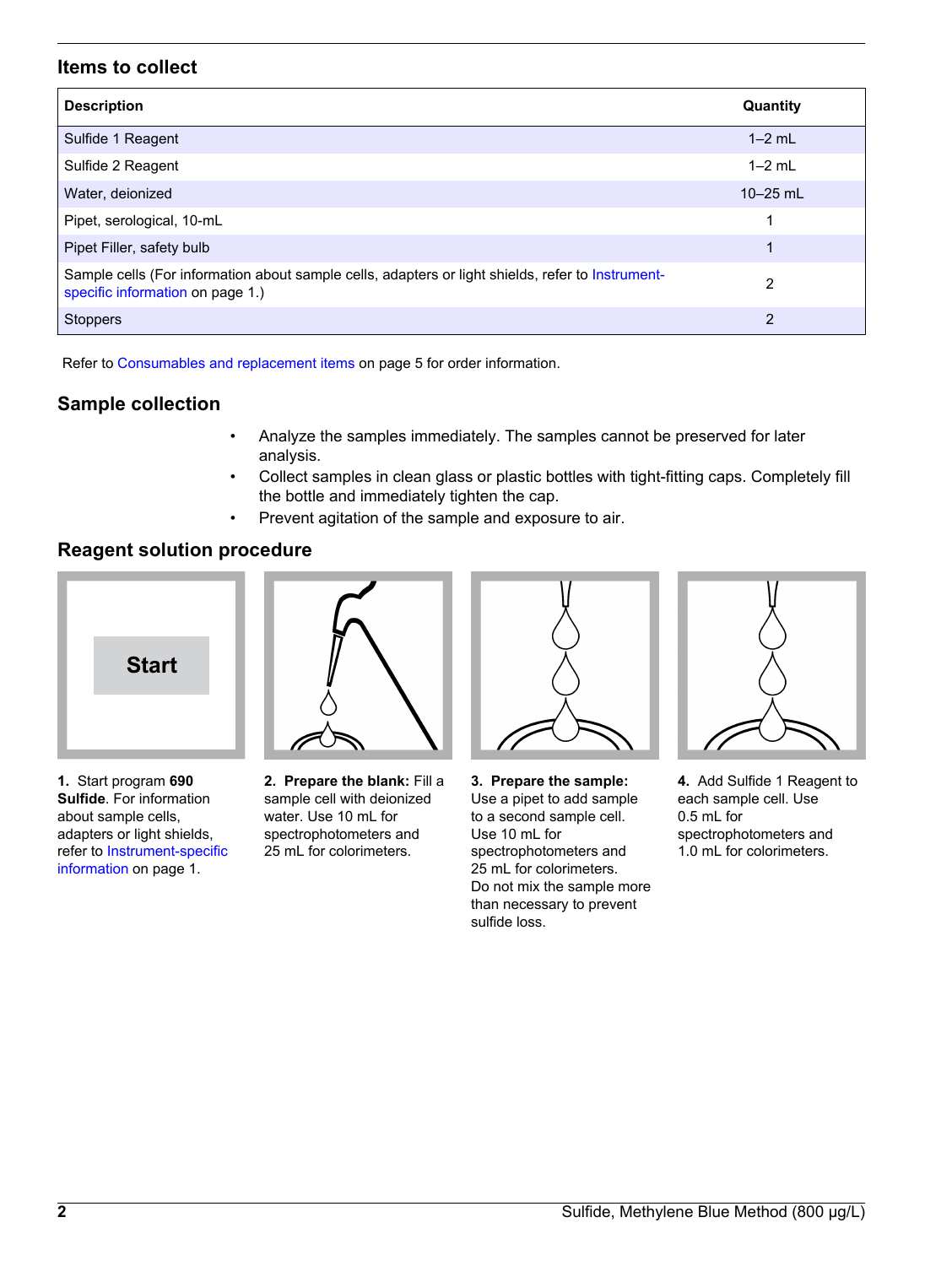



**5.** Swirl to mix. **6.** Add Sulfide 2 Reagent to each sample cell. Use 0.5 mL for spectrophotometers and 1.0 mL for colorimeters.



**7.** Close the sample cell. Invert the sample cell to mix. A pink color will develop initially. If sulfide is present, the solution becomes blue.



**8.** Start the instrument timer. A five-minute reaction time starts.



**9.** When the timer expires, clean the blank sample cell.



**10.** Insert the blank into the cell holder.





**11.** Push **ZERO**. The display shows 0 µg/L or 0.00 mg/L  $S^{2-}$ .

**12.** Clean the prepared sample cell.



**13.** Insert the prepared sample into the cell holder.

## **Soluble sulfides**



**14.** Push **READ**. Results show in  $\mu$ g/L or mg/L S<sup>2-</sup>.

To measure soluble sulfides, use a centrifuge to separate the solids. To make an estimate of the amount of insoluble sulfides in the sample, subtract the soluble sulfide concentration from the total (with solids) sulfide concentration.

- **1.** Fill a centrifuge tube completely with sample and immediately cap the tube.
- **2.** Put the tube in a centrifuge and run the centrifuge to separate the solids.
- **3.** Use the supernatant as the sample in the test procedure.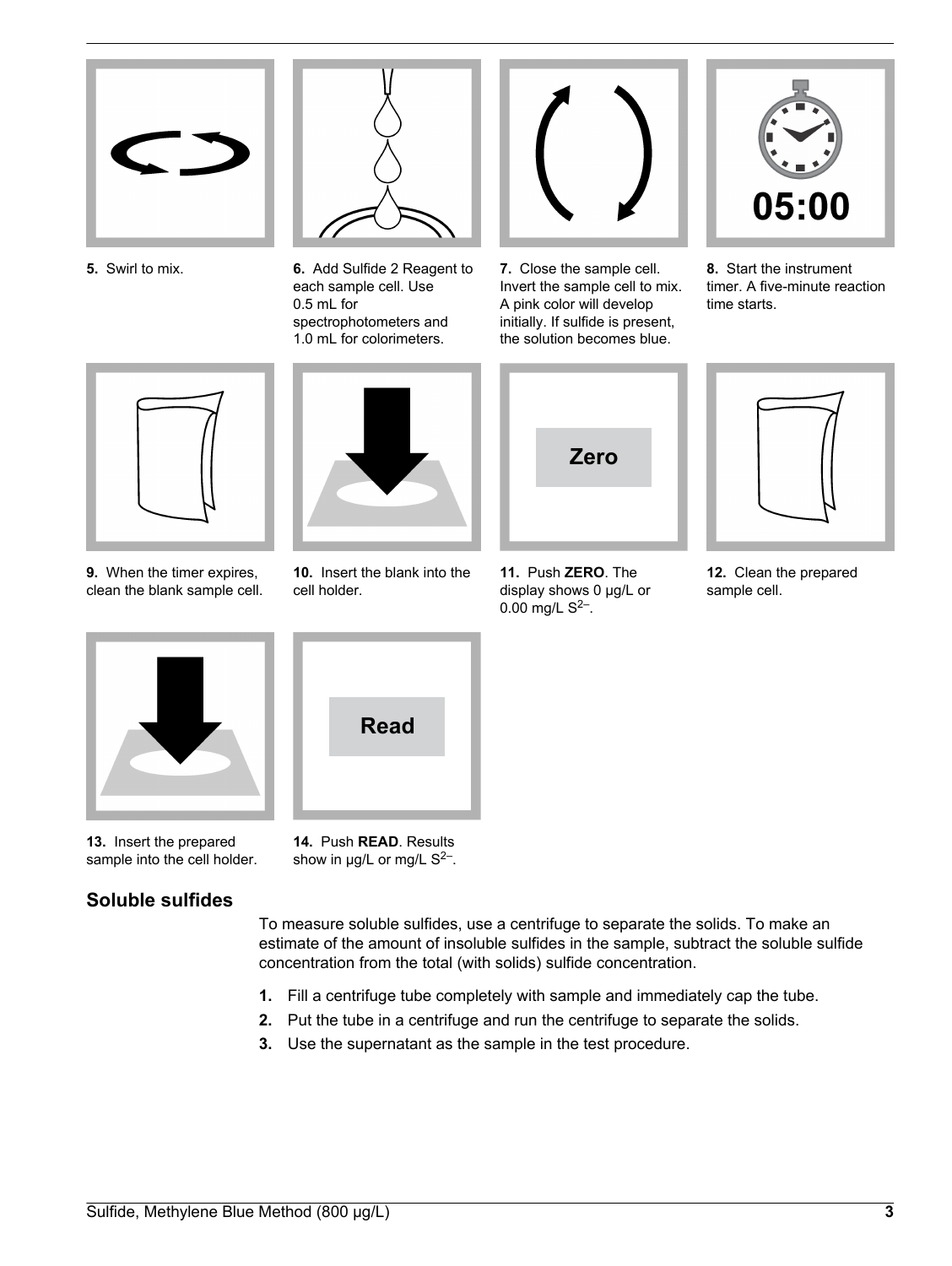#### **Interferences**

| Interfering<br>substance                                                             | Interference level                                                                                                                                                                                                                                                                                                                                         |
|--------------------------------------------------------------------------------------|------------------------------------------------------------------------------------------------------------------------------------------------------------------------------------------------------------------------------------------------------------------------------------------------------------------------------------------------------------|
| <b>Barium</b>                                                                        | Concentrations more than 20 mg/L barium react with the sulfuric acid in Sulfide 1 Reagent and form a<br>BaSO <sub>4</sub> (barite) precipitate. To correct for this interference:                                                                                                                                                                          |
|                                                                                      | Dilute the sample in the test procedure as follows:<br>1.                                                                                                                                                                                                                                                                                                  |
|                                                                                      | Spectrophotometers: use a 0.1-mL or 1.0-mL sample volume and add deionized water to the 10-<br>٠<br>mL mark.                                                                                                                                                                                                                                               |
|                                                                                      | Colorimeters: use a 0.25-mL or 2.5-mL sample volume and add deionized water to the 25-mL<br>mark.                                                                                                                                                                                                                                                          |
|                                                                                      | Add both Sulfide 1 and Sulfide 2 reagents per the procedure steps.<br>2.                                                                                                                                                                                                                                                                                   |
|                                                                                      | 3.<br>After the 5-minute reaction period, pour the sample into a 50-mL beaker.                                                                                                                                                                                                                                                                             |
|                                                                                      | Pull the sample into a Luer-Lock syringe (10 cc for spectrophotometers or 60 cc for colorimeters).<br>4.                                                                                                                                                                                                                                                   |
|                                                                                      | Put a 0.45-µm filter disc on the Luer-Lock tip and filter the sample into a clean sample cell for<br>5.<br>measurement. Use deionized water to prepare the blank.                                                                                                                                                                                          |
|                                                                                      | Set the instrument zero and read the result, per the procedure steps.<br>6.                                                                                                                                                                                                                                                                                |
|                                                                                      | Multiply by the appropriate dilution factor for the dilution used (10 or 100).<br>7.                                                                                                                                                                                                                                                                       |
| Strong reducing<br>substances such<br>as sulfite,<br>thiosulfate and<br>hydrosulfite | Prevent the full color development or reduce the blue color                                                                                                                                                                                                                                                                                                |
| Sulfide, high<br>levels                                                              | High concentrations of sulfide can inhibit the full color development. Use a diluted sample in the test<br>procedure. Some sulfide loss can occur when the sample is diluted.                                                                                                                                                                              |
| Turbidity                                                                            | Pre-treat the sample to remove sulfide, then use the pre-treated sample as the blank in the test procedure.<br>Prepare a sulfide-free blank as follows:                                                                                                                                                                                                    |
|                                                                                      | Measure 25 mL of sample into a 50-mL Erlenmeyer flask.<br>1.<br>2.<br>Add 30-g/L Bromine Water by drops with constant swirling until a yellow color remains.<br>Add 30-g/L Phenol Solution by drops with constant swirling until the yellow color is removed.<br>3.<br>Use this solution to replace the deionized water blank in the test procedure.<br>4. |

#### **Method performance**

The method performance data that follows was derived from laboratory tests that were measured on a spectrophotometer during ideal test conditions. Users can get different results under different test conditions.

| Program | <b>Standard</b>   | Precision (95% confidence interval) | <b>Sensitivity</b><br>Concentration change per 0.010 Abs change |
|---------|-------------------|-------------------------------------|-----------------------------------------------------------------|
| 690     | 520 µg/L $S^{2-}$ | 504-536 $\mu$ g/L S <sup>2-</sup>   | 5 µg/L $S^{2-}$                                                 |

#### **Summary of method**

Hydrogen sulfide and acid-soluble metal sulfides react with N,N-dimethyl-pphenylenediamine sulfate to form methylene blue. The intensity of the blue color is proportional to the sulfide concentration. High sulfide levels in oil field waters may be determined after proper dilution. The measurement wavelength is 665 nm for spectrophotometers or 610 nm for colorimeters.

#### **Pollution prevention and waste management**

Reacted samples contain hexavalent chromium and must be disposed of as a hazardous waste. Dispose of reacted solutions according to local, state and federal regulations.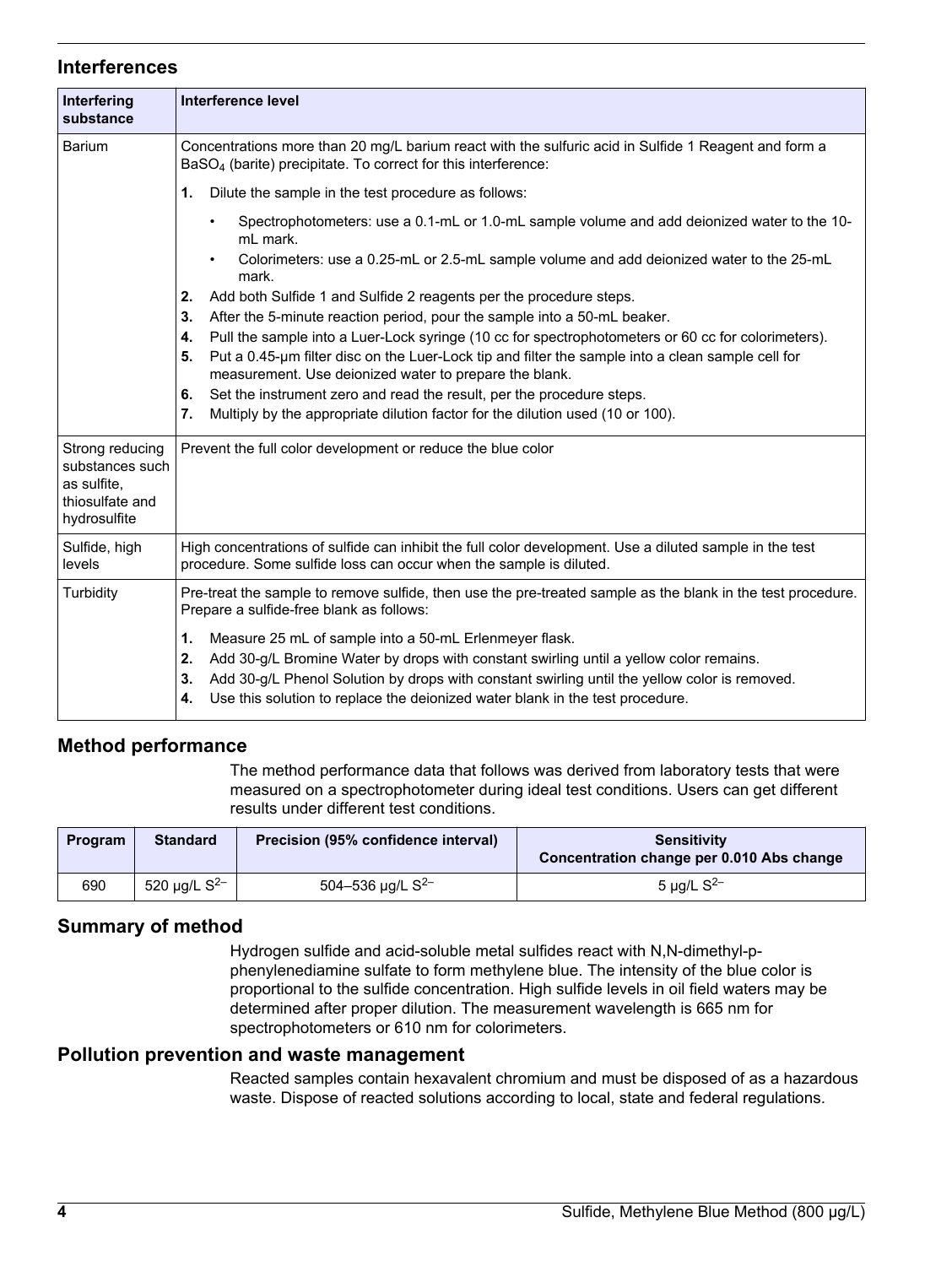# <span id="page-4-0"></span>**Consumables and replacement items**

### **Required reagents**

| <b>Description</b>  | <b>Quantity/test</b> | Unit       | Item no. |
|---------------------|----------------------|------------|----------|
| Water, deionized    | varies               | 4 L        | 27256    |
| Sulfide Reagent Set |                      |            | 2244500  |
| Includes:           |                      |            |          |
| Sulfide 1 Reagent   | $1-2$ mL             | 100 mL MDB | 181632   |
| Sulfide 2 Reagent   | $1-2$ mL             | 100 mL MDB | 181732   |

#### **Required apparatus**

| <b>Description</b>                          | <b>Quantity/test</b> | Unit  | Item no. |
|---------------------------------------------|----------------------|-------|----------|
| Pipet, serological, graduated, 10 mL        |                      | each  | 53238    |
| Pipet filler, safety bulb                   |                      | each  | 1465100  |
| Stoppers for 18-mm tubes and AccuVac Ampuls |                      | 6/pkg | 173106   |

### **Optional reagents and apparatus**

| <b>Description</b>       | Unit      | Item no. |
|--------------------------|-----------|----------|
| Bromine Water, 30-g/L    | 29 mL     | 221120   |
| Phenol Solution, 30-g/L  | 29 ml     | 211220   |
| Stoppers for 18-mm tube  | $25$ /pkg | 173125   |
| Flask, Erlenmeyer, 50 mL | each      | 50541    |